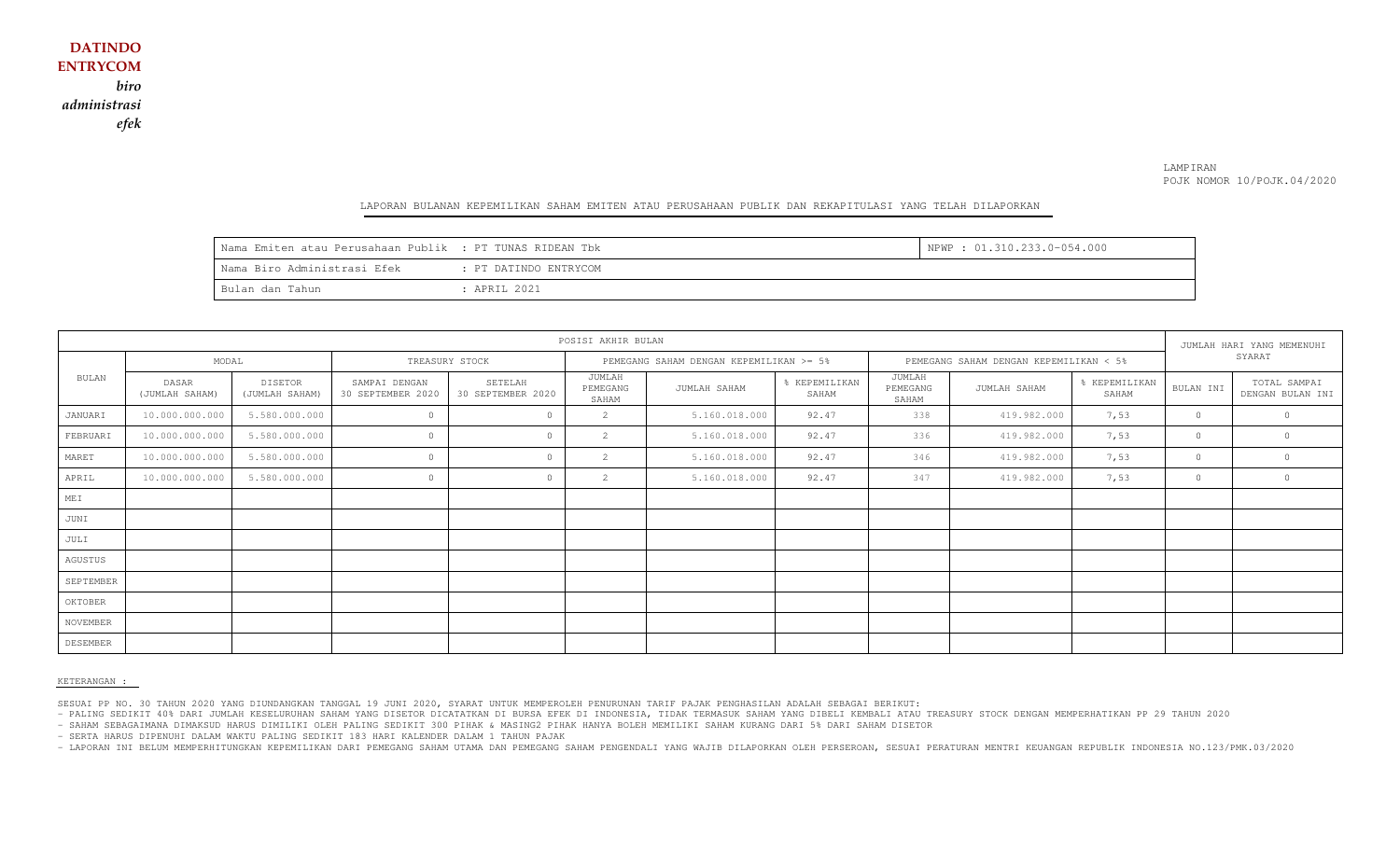## **DATINDO ENTRYCOM** *biro administrasiefek*

M

# LAPORAN KEPEMILIKAN SAHAM - DIREKSI & KOMISARIS<br>PER : 30 APRIL 2021

Emiten : PT TUNAS RIDEAN Tbk

| NOMOR                               | N A M A                                                                                                                          | JABATAN                                                                                                | PERSENTASE<br>JUMLAH SAHAM                                              | KETERANGAN |
|-------------------------------------|----------------------------------------------------------------------------------------------------------------------------------|--------------------------------------------------------------------------------------------------------|-------------------------------------------------------------------------|------------|
|                                     | Drs. ANTON SETIAWAN<br>2 DR. ARIE SETIABUDI SOESILO, M.Sc.<br>SARASTI BASKORO<br>CHAN TZE CHOONG ERIC<br>5 Ir. HONG ANTON LEOMAN | KOMISARIS UTAMA<br>WAKIL KOMISARIS UTAMA/ INDEPENDEN<br>KOMISARIS INDEPENDEN<br>KOMISARIS<br>KOMISARIS | 0 0,0000000<br>0 0,0000000<br>0 0,0000000<br>0 0,0000000<br>0 0,0000000 |            |
| 8 MAX SUNARCIA<br>10 TAN FONY SALIM | 6 RICO ADISURJA SETIAWAN, MBA<br>NUGRAHA INDRA PERMADI<br>9 TENNY FEBYANA HALIM                                                  | DIREKTUR UTAMA<br>DIREKTUR<br>DIREKTUR<br>DIREKTUR<br>DIREKTUR                                         | 0 0,0000000<br>0 0,0000000<br>0 0,0000000<br>0 0,0000000<br>0 0,0000000 |            |
|                                     |                                                                                                                                  | TOTAL                                                                                                  | 0 0,0000000                                                             |            |

02/05/2021 13:08:31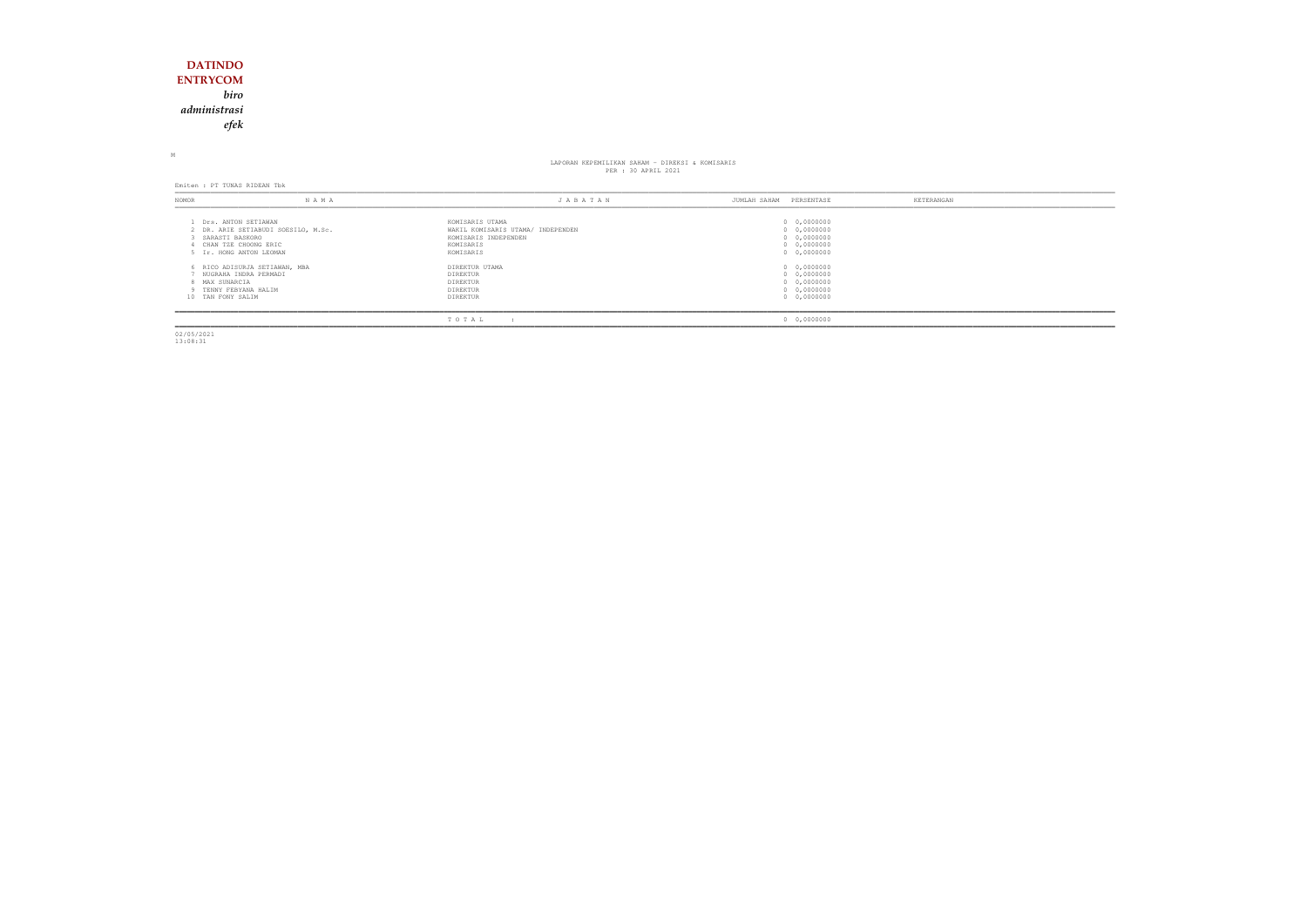| <b>DATINDO</b>                                                  |               |                                                         |                 |                                     |                                                           |
|-----------------------------------------------------------------|---------------|---------------------------------------------------------|-----------------|-------------------------------------|-----------------------------------------------------------|
| <b>ENTRYCOM</b>                                                 |               |                                                         |                 |                                     |                                                           |
| biro                                                            |               |                                                         |                 |                                     |                                                           |
| administrasi                                                    |               |                                                         |                 |                                     |                                                           |
| efek                                                            |               |                                                         |                 |                                     |                                                           |
|                                                                 |               |                                                         |                 |                                     |                                                           |
| М                                                               |               | DAFTAR PEMEGANG SAHAM PENGENDALI<br>PER : 30 APRIL 2021 |                 |                                     |                                                           |
| Emiten : PT TUNAS RIDEAN Tbk                                    |               |                                                         |                 |                                     |                                                           |
| $N A M A - 1$<br>NOMOR                                          | $N A M A - 2$ | $A L A M A T - 1$                                       | A L A M A T - 2 | KOTA                                | JUMLAH SAHAM<br>% PEMILIKAN                               |
| JARDINE CYCLE & CARRIAGE LIMITED<br>2 TUNAS ANDALAN PRATAMA, PT |               | C/O 239 ALEXANDRA ROAD<br>KAPTEN TENDEAN 15-17-19       |                 | SINGAPORE 159930<br>JAKARTA SELATAN | 2.580.009.000<br>46,237 %<br>2.580.009.000<br>$46,237$ \$ |
|                                                                 |               |                                                         |                 | TOTAL<br>$\cdot$ :                  | $92,474$ %<br>5.160.018.000                               |

 $\begin{array}{c} 02/05/2021 \\ 13:08:31 \end{array}$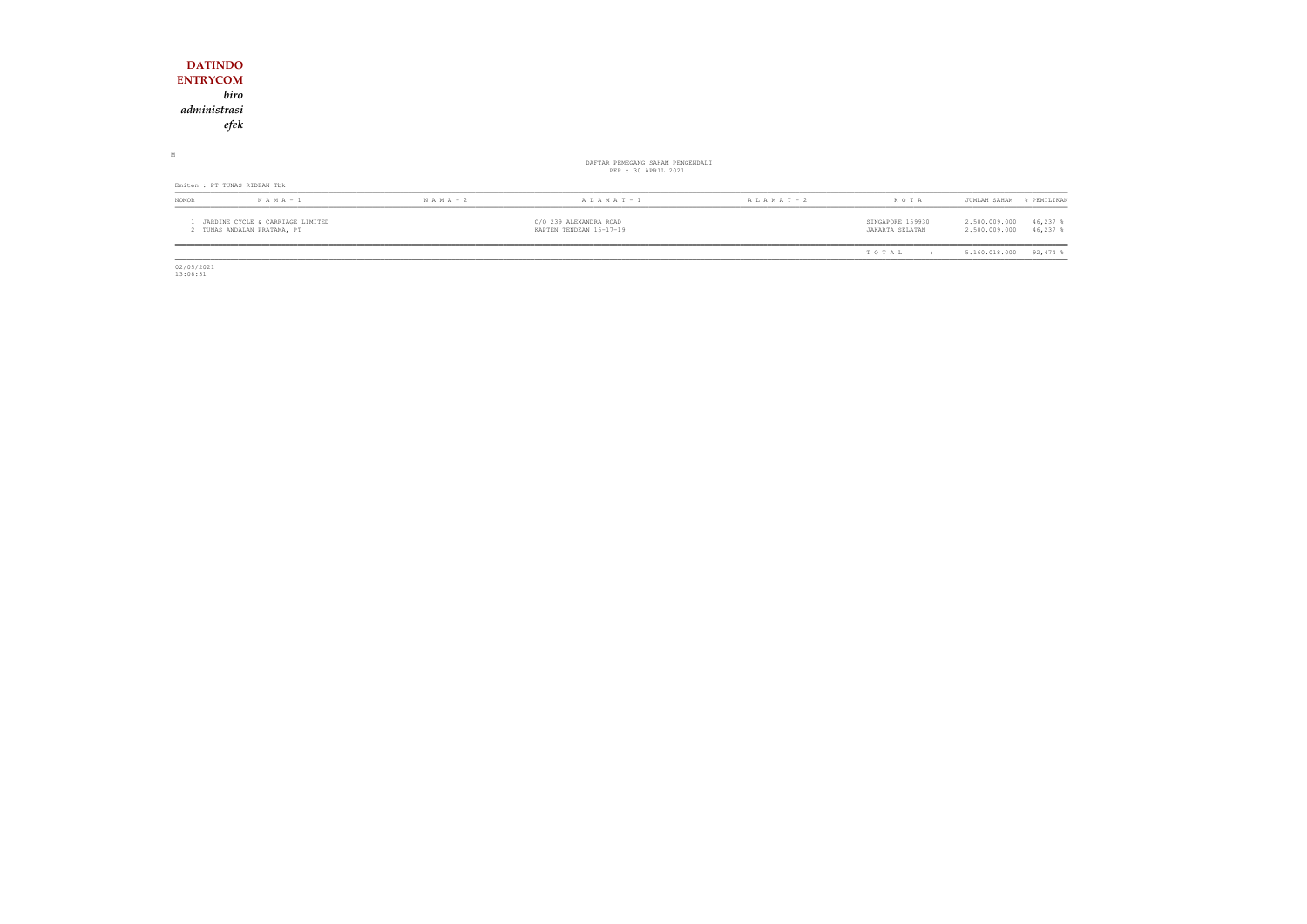## **DATINDO ENTRYCOM** *biro administrasiefek*

PM

# PEMILIKAN SAHAM YANG MENCAPAI 5,00% ATAU LEBIH<br>DARI SAHAM YANG DITEMPATKAN DAN DISETOR PENUH (5.580.000.000)<br>PER : 30 APRIL 2021

| Emiten : PT TUNAS RIDEAN Tbk                                  |               |                                                   |                   |                   |                                     |                                                        |                                                         |                     |  |
|---------------------------------------------------------------|---------------|---------------------------------------------------|-------------------|-------------------|-------------------------------------|--------------------------------------------------------|---------------------------------------------------------|---------------------|--|
| <b>NOMOR</b>                                                  | $N A M A - 1$ | $N A M A - 2$                                     | $A L A M A T - 1$ | $A L A M A T - 2$ | K O T A                             | STATUS PEMILIK                                         | TGL. REG<br>JUMLAH SAHAM                                | FEMILIKAN           |  |
| JARDINE CYCLE & CARRIAGE LIMITED<br>TUNAS ANDALAN PRATAMA, PT |               | C/O 239 ALEXANDRA ROAD<br>KAPTEN TENDEAN 15-17-19 |                   |                   | SINGAPORE 159930<br>JAKARTA SELATAN | BADAN USAHA ASING<br>PERSEROAN TERBATAS                | 2.580.009.000<br>2.580.009.000                          | 46,237<br>46,237    |  |
|                                                               |               |                                                   |                   |                   |                                     | TOTAL<br>PEMEGANG SAHAM LAINNYA : (347)<br>GRAND TOTAL | 5.160.018.000<br>419.982.000<br>5.580.000.000 100,000 % | $92,474$ %<br>7,527 |  |

01/05/2021 18:58:42